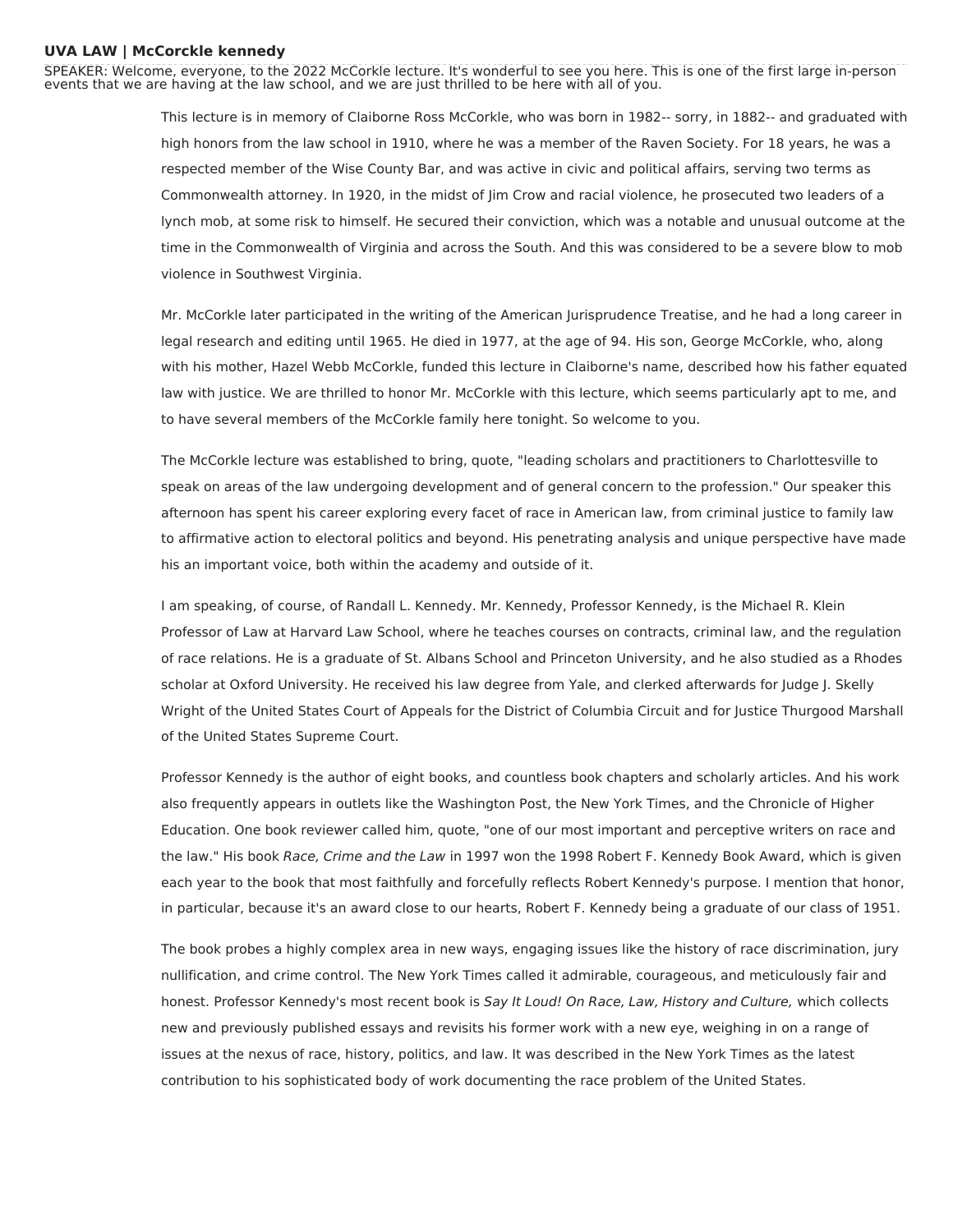For his incredible contributions to scholarship, Professor Kennedy has been inducted as a member into the American Law Institute, the American Academy of Arts and Sciences, and the American Philosophical Association. I was so pleased that Professor Kennedy spoke at the law school virtually in our national faculty workshop in the summer of 2020, in the midst of a national reckoning with race that had begun that spring. And I am so pleased that he is able to be here today in person, as we continue to grapple with the important questions that gained such salience that summer, and at the same time are also watching the confirmation hearings of the first Black woman to be nominated to the Supreme Court.

As we look backward and forward at this moment, assess soberly just how much work remains to be done, and celebrate important milestones, it is hard to imagine someone I would rather hear from than Professor Randy Kennedy, from who I always learn new things. I learn to see what I already know in new ways, and I find myself continuing to try to answer the questions he raises long after he has finished speaking. So with that, I am delighted to hear Professor Kennedy speak on From Protest to Law-- Triumphs and Defeats in Struggles for Racial Justice, 1950 to 1970. Please join me in welcoming Professor Randall L. Kennedy.

[APPLAUSE]

**RANDALL KENNEDY:** Thank you so much for the gracious introduction and for inviting me here. This is really a great honor for me, and I really appreciate it. Before I begin, I'd like to salute the McCorkles. I'd also like to salute a person who is not here with us, but whose spirit is very much with me.

> I grew up playing tennis, tournament tennis. And one of the people with whom I practiced a lot in Washington, DC was a wonderful man by the name of Wilbur Jenkins. Wilbur Jenkins, a very courtly, very gracious, tough competitor, but a wonderful sportsman. I learned a lot from him.

> And the reason why I mention him here is because Wilbur Jenkins was the father of Kimberly Jenkins Robinson. I know that Professor Robinson would be here, but Professor Robinson is in Washington, DC, supporting a classmate who's up for a quite considerable job. But maybe she'll hear this. Maybe she'll see this. I want I want to salute Professor Kimberly Jenkins Robinson in her own right, because it's just wonderful to see her career blossom so wonderfully, so fabulously, really. And I want to remember her great father.

> Finally, I want to salute another McCorkle. I don't know if there's any relationship, but with us today is Pope McCorkle the Third, known by his friends as Mac McCorkle. Mac McCorkle is a professor at Duke. He drove up to be here. Mac and I, we've known one another since 1973. We've argued over and over and over, countless hours spent arguing about Charles Beard and Richard Hofstadter and Daniel Boorstin, Arthur Schlesinger Junior, C. Wright Mills. Hours and hours. And my life has been deeply enriched by Mac McCorkle. And I'm very appreciative, Mac, that you've driven up to see me give these remarks. Thank you.

> I'm going to share with you for the next few minutes the introduction to a book on which I've been working for a good long time. And one of the wonderful things about a setting like this is that-- I mean, it's tremendously flattering to be here, it's a tremendous honor, but it also has another very important function. I'm going to offer remarks, and then I'm going to subside. And there will be a period of time during which I can field comments, questions, corrections, and by all means objections. And one of the wonderful things about an educational setting like this is I'm sure that I'm going to learn a lot. And I look forward to that period after my remarks, when I can get the benefit of your reactions to what I have to say.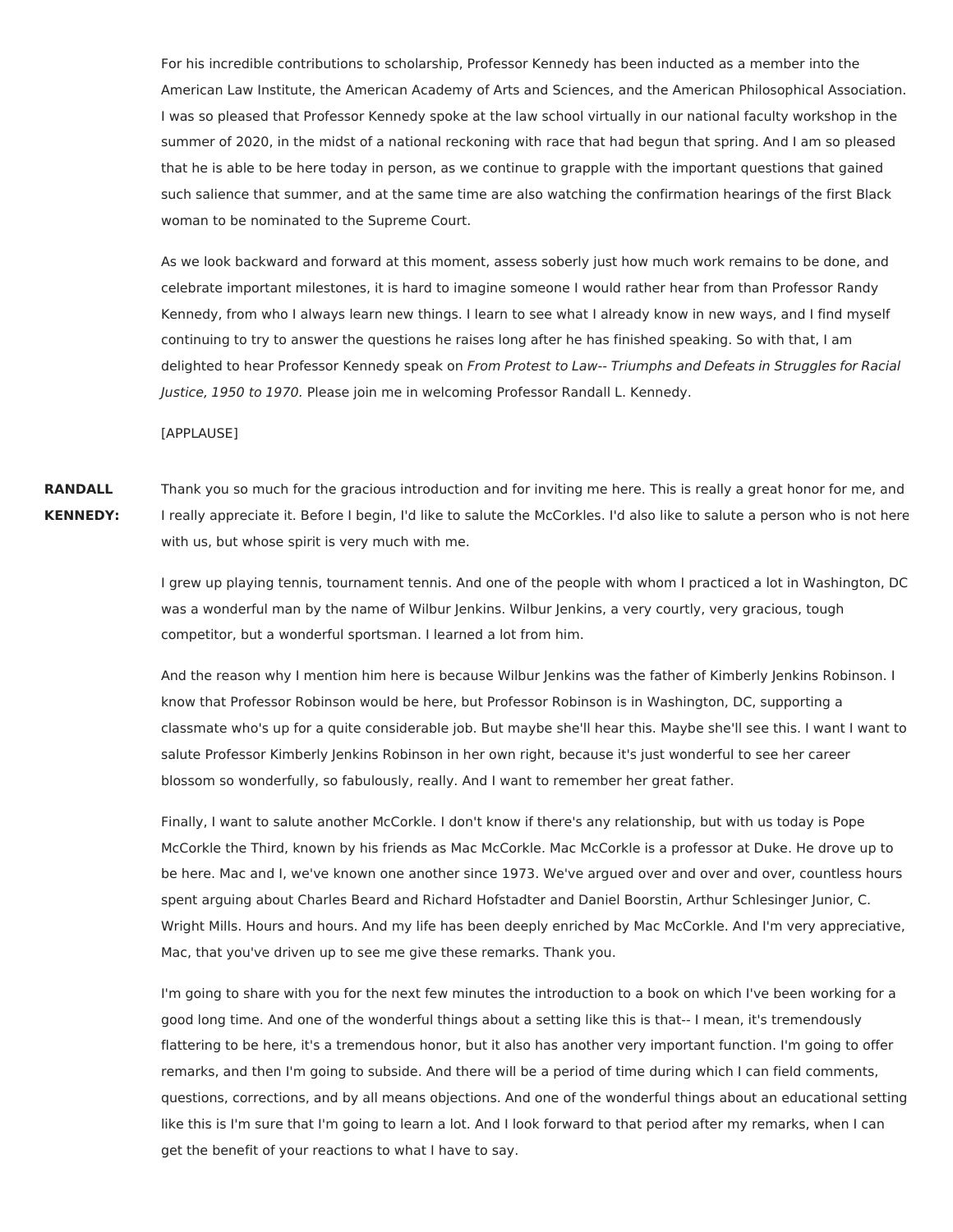So here, I'm going to describe a book on which I've been working. This book explains how struggles against racial injustice in the mid-20th century changed American law. It describes legislatures, agencies and courts responding to the civil rights movement that ushered in the second Reconstruction. The first Reconstruction, which transpired between approximately 1863 and 1877, transformed the legal order pursuant to three constitutional amendments.

The 13th Amendment abolished slavery. The 14th Amendment made all persons born within the jurisdiction of the United States federal citizens, and prohibited states from abridging the privileges and immunities of citizens, depriving any persons of due process of law, or denying any person the equal protection of the laws. The 15th Amendment prohibited the United States and all states from denying the right of citizens to vote on account of race, color, or previous condition of servitude. Each of these amendments also authorized Congress to implement the new provisions with appropriate legislation.

Racial dissidents propelled a second Reconstruction between approximately 1950 and 1970. This book that I'm writing delineates the perceived wrongs they targeted and the legacies they bequeathed. It also explains how and to what effect pugnacious demagogues, wily bureaucrats, impassioned commentators, obstructionist judges, calculating politicians, and millions of ordinary Americans opposed racial reform.

The story features a wide range of characters. Some are well-known-- Thurgood Marshall, Martin Luther King Junior, Earl Warren, Lyndon Baines Johnson. Others have been overlooked or forgotten. Harry and Harriet Moore were racial justice activists in Florida killed by white supremacists in a bombing on Christmas Eve 1951, their 25th wedding anniversary. Edwin W. Kenworthy was the executive secretary of President Harry Truman's Committee for Equality of Treatment and Opportunity in the Armed Service. His quiet but persistent advocacy helped to pave the way for desegregating the military.

Maurice Milgram was a homebuilder passionately committed to the construction of multiracial suburban developments. Hazel Palmer was the lead plaintiff in Palmer versus Thomson. A lowly maid, she became a racial justice activist out of solidarity with her son, a Freedom Rider. R. Jess Brown, one of only a handful of Black Mississippi lawyers in the Jim Crow era, pursued a career as a civil rights attorney after he was fired from his position as a school teacher when he joined a lawsuit seeking equal pay for Black educators.

In stark contrast was Jack Crenshaw, a white, Harvard-trained attorney who represented the bus company boycotted by the Black community in Montgomery in 1955-1956. Crenshaw played a paradoxical role. By refusing to compromise, he pushed the boycotters to take a bolder stand against segregation than they had initially envisioned, and thereby facilitated inadvertently the rise of Reverend King, the most celebrated protestor of the era.

Politicians such as Richard Russell and Howard Smith spent much of their time and talent trying to stymie the onrushing tide of racial change. Judges such as Sidney Mize and Benjamin Franklin Cameron also did what they could to impede reform, engaging repeatedly in judicial nullification. For one thing, they made factual findings that blatantly denied reality. Whether they were self-consciously lying or acting out of delusion is a puzzling subject to which I will recur time and again.

Another set of low-visibility, high-impact enemies of the racial justice movement were murderers and arsonists. Some of these racially motivated criminals were held to account, at least partially. But many escaped detection or punishment on account of popular local opposition to racial reform.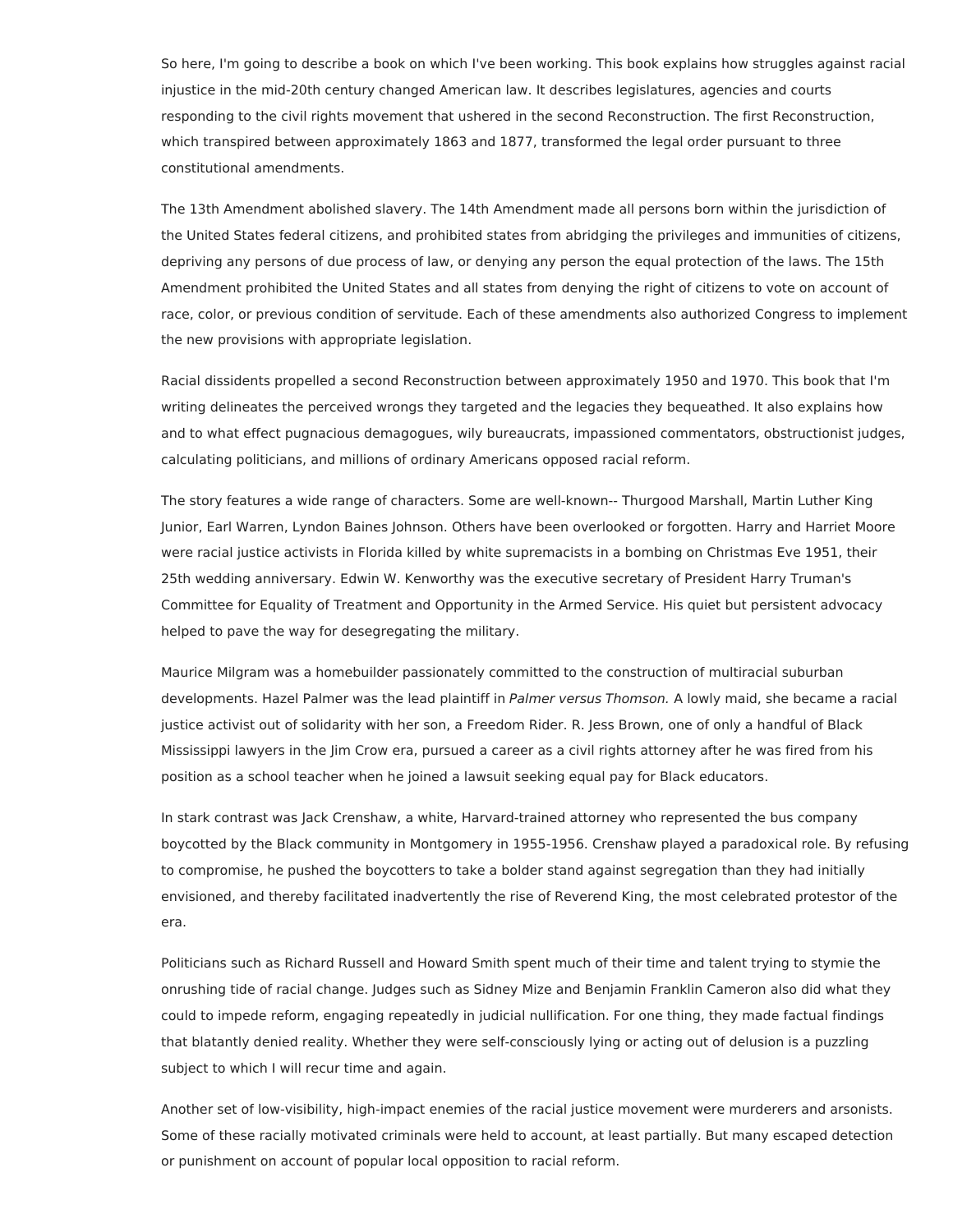Efforts to stymie reform arose not only from outside racially oppressed communities. They issued from inside those communities, as well. Black Southerners such as Percy Green and Reverend HH Humes campaigned against the civil rights movement. Segregationist authorities succeeded in enticing some Blacks to spy on their neighbors and sell their ill-gotten information to authorities dedicated to preserving white domination. Police agencies, including, most notably, the Federal Bureau of Investigation, proved themselves adept at inserting Black informants into racial justice organizations.

A trusted accountant at the Southern Christian Leadership Conference funneled information to the FBI for years. An esteemed civil rights photographer was a prized source for government authorities intent on keeping tabs on the Black Freedom movement. A man trusted with protecting the leader of the Black Panther Party in Chicago turned out to be an FBI plant, joining hundreds, perhaps thousands of other informants that riddled Black Panther ranks. Communities that showed remarkable capacity for self-sacrificing solidarity also showed vulnerability to mercenary treachery.

My interpretation of the second Reconstruction acknowledges important triumphs. Reformers persuaded judges and other law-givers to see racial discrimination that they had previously ignored or misunderstood. They demoted racial segregation from legal acceptability to constitutional damnation. Landmarks of this effort include Brown versus Board of Education, Loving versus Virginia, and other rulings that belatedly recognized the fictitiousness of the claim that racial segregation represented merely an innocuous separation of the races, which implied nothing about racial subordination.

Reformers enlarged the range of activities subject to federal constitutional standards of equality by challenging racist practices indulged in by political parties, individuals seeking to use restrictive covenants, unions endowed with closed shop authority, and private hospitals and businesses subsidized by the public. Reformers deployed the Constitution's Interstate Commerce Clause and Equal Protection Clause to clear away racial impediments in travel and commercial transactions. They enlisted the enactment of municipal and state anti-discrimination law addressing employment, housing, and public accommodations.

They often successfully lobbied for federal legislation, including the Civil Rights Act of 1957, 1960, and 1964, the Voting Rights Act of 1965, and the Open Housing Act of 1968. Reformers persuaded the Supreme Court to rehabilitate Reconstruction-era legislation that enabled plaintiffs to recover damages in lawsuits against officials deemed to have violated constitutional rights. The seminal case in this line of jurisprudence, Monroe versus Pape, arose from an egregious act of racism perpetrated by the Chicago Police in 1958.

Racial reformism is also in the background of the most famous criminal procedure case in American history, Miranda versus Arizona, in which the court required police to inform detained persons that they have a right to decline answering questions and to have access to a lawyer. The Miranda warning stemmed from efforts to counteract police overreaching that seemed almost customarily to attend the apprehension of racial minority suspects. Racial reformers even succeeded in winning recognition for the idea that cessation of invidious discrimination is insufficient to overcome the lingering effects of historical injustices. Our society has been doing something special against the Negro for hundreds of years, Martin Luther King Junior observed. How, then, can he be absorbed into the mainstream of American life if we do not do something special for him now in order to balance the equation and equip him to compete on a just an equal basis?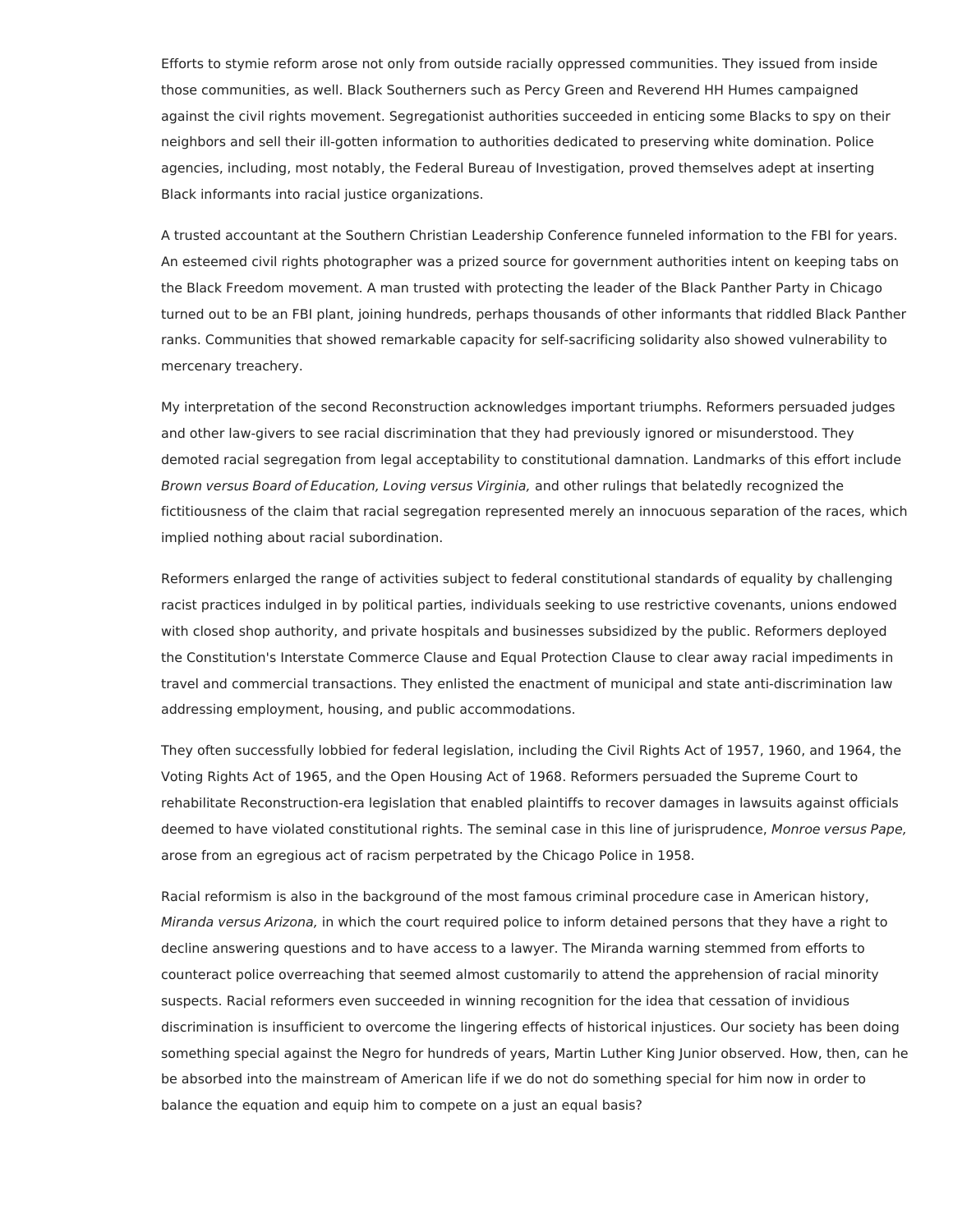Lyndon Johnson gestured in the same direction. In a commencement address at Howard University in 1965, the president insisted that freedom is not enough. You do not take a person who for years has been hobbled by chains and liberate him, bring him to the starting line of a race, and then say you are free to compete with all the others, and still justly believe that you have been completely fair. It is not enough, the president continued, to open the gates of opportunity. All of our citizens must have the ability to walk through those gates. This is the next and the most profound battle for civil rights. According to Johnson, the proper goal was not just equality as a right and a theory, but equality as a fact and equality as a result.

The pleas of King and Johnson for positive discrimination in favor of the Negro were anathema to conservatives, and deeply controversial within the ranks of liberals. Proponents, however, did establish a beachhead for the idea, although it attained only grudging, fragmentary, contested acceptance.

Still, that policies pushing beyond anti-discrimination into affirmative action, reparations, diversity became important, albeit embattled features of American society is attributable largely to second Reconstruction reformism. Resistance to racism transformed not only race relations law, it also transformed civil liberties law. By fighting off repression, reformers helped to create a panoply of newly recognized rights.

To protect the National Association for the Advancement of Colored People, lawyers move the Supreme Court to recognize organizational privacy. To shield civil rights attorneys, lawyers nudged the court to understand litigation as a form of political expression warranting federal constitutional protection. To insulate news organizations, lawyers convinced the court to constitutionalize the law of libel. To shelter protesters, lawyers got the court to craft rules that inhabit the authoritarian squelching of massed dissent.

To safeguard inmates, lawyers convinced judges to recognize constitutional rights behind prison walls. To defend campus-bound dissidents, lawyers persuaded judges to cloak students with some degree of constitutional protection.

Racial justice activists succeeded for a time in winning the esteem of powerful arbiters of public opinion. Announcing his intention to introduce voting rights legislation in the spring of 1965, President Johnson invoked the Civil Rights movement's anthem, "We Shall Overcome," and declared that the real hero of the moment was the American Negro. Dissidents, especially Black ones, became briefly the beneficiaries of flattering publicity, foundation largesse, idolization on college campuses, and favorable attention from celebrities and other affluent folk.

At least as important as elevating racial minorities in the eyes of others was elevating themselves in their own eyes. Negro History Week became Black History Month. Straightened hair gave rise to naturals. Dark skin attained a new prestige. Soul brother number one, James Brown, declared unambiguously, "Say it loud. I'm Black, and I'm proud." By the 1970s, Black caucuses were being created in every conceivable setting, from the Congressional Black Caucus to the National Association of Black Social Workers to the National Council of Black lawyers.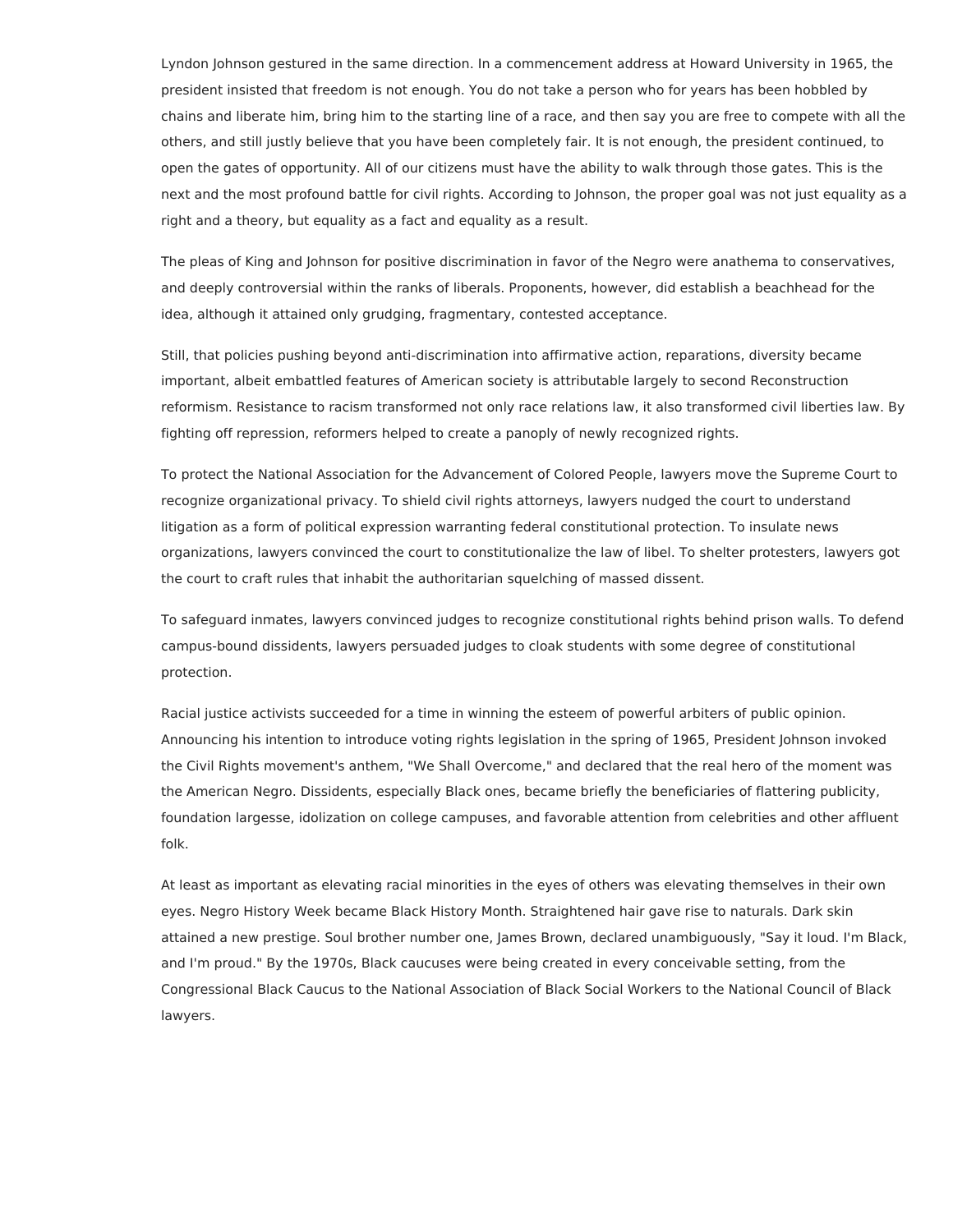Reformers also succeeded in changing the consciousness of large sectors of other marginalized groups. In the 1940s and 1950s, the most prominent organizations dedicated to the defense and elevation of Mexican Americans insisted that they be designated as white. In the latter half of the 1960s, emergent cohorts of activists took to calling themselves Chicanos and championed brownness. Indians demanded red power, and people of Asian descent demanded, with increasing insistence, that they be afforded more respect, an upshot of their efforts were modifications in immigration law that contributed to demographic transformations that continue to reverberate.

Reformers also suffered many defeats. In much of white America, the Black freedom movement was shadowed by suspicion and disparagement. At no point during the 1950s and 1960s did it find overwhelming favor with White Americans. 60% of white Americans polled expressed disapproval of the 1963 March on Washington at which Martin Luther King, Jr. delivered his iconic "I Have a Dream" speech.

In May 1965, soon after the highly-publicized brutalization of peaceful voting rights dissidents in Alabama, only 48% of polled white respondents sided with the protesters. Although the prevalence and intensity of racism among whites during that era decreased, large numbers continued habitually to assess Blacks less favorably than others.

Although racial dissidents made notable headway judicially, especially in federal courts, they also suffered considerable frustration after Brown versus Board of Education, officials in the deep South openly thwarted desegregation in public primary and secondary schooling. In May 1964, the Southern Education Reporting Service estimated that of 287,000 Black students in Alabama, only 21 attended schools with whites. Of 258,000 Black students in South Carolina, only 10 attended school with whites. Of over 300,000 Black students in Mississippi, none attended schools with whites.

Prior to 1966, not a single Black teacher in Alabama, Mississippi, or Louisiana was assigned to a school to work alongside white teachers. Soon thereafter, pursuant to concerted effort on the part of activists, the Department of Justice, the Department of Education, and federal courts, widespread desegregation did emerge in locales where officials had once pledged never. And for a while, authorities permitted or required redress of ongoing discrimination and the effects of past wrongdoing with aggressive remediation, integrative busing being a controversial example.

But by the mid 1970s, white backlash had become so potent that Congress, the executive branch, and the Supreme Court took decisive steps to limit the extent to which integrative educational reform would be permitted to encroach upon further, upon established prerogatives. Thus, it was that Brown versus Board of Education became an Ozymandian landmark, remarkably influential, while soberingly diminished.

In other contexts too, racial dissidents encountered frustration. They failed to convince the Supreme Court that the 13th and 14th Amendments should be interpreted to prohibit private parties from engaging in invidious racial discrimination in places of public accommodation. That is why federal legislation was needed to prescribe racial mistreatment at restaurants, hotels, amusement parks, and the like in jurisdictions without local antidiscrimination laws.

Racial reformers also endured defeats in their campaigns to effectuate voting rights, even when reinforced by three federal laws between 1957 and 1964. Only with the passage of the Voting Rights Act of 1965 were Blacks in the most recalcitrant precincts in Dixie free to register to vote unencumbered by racist hindrances.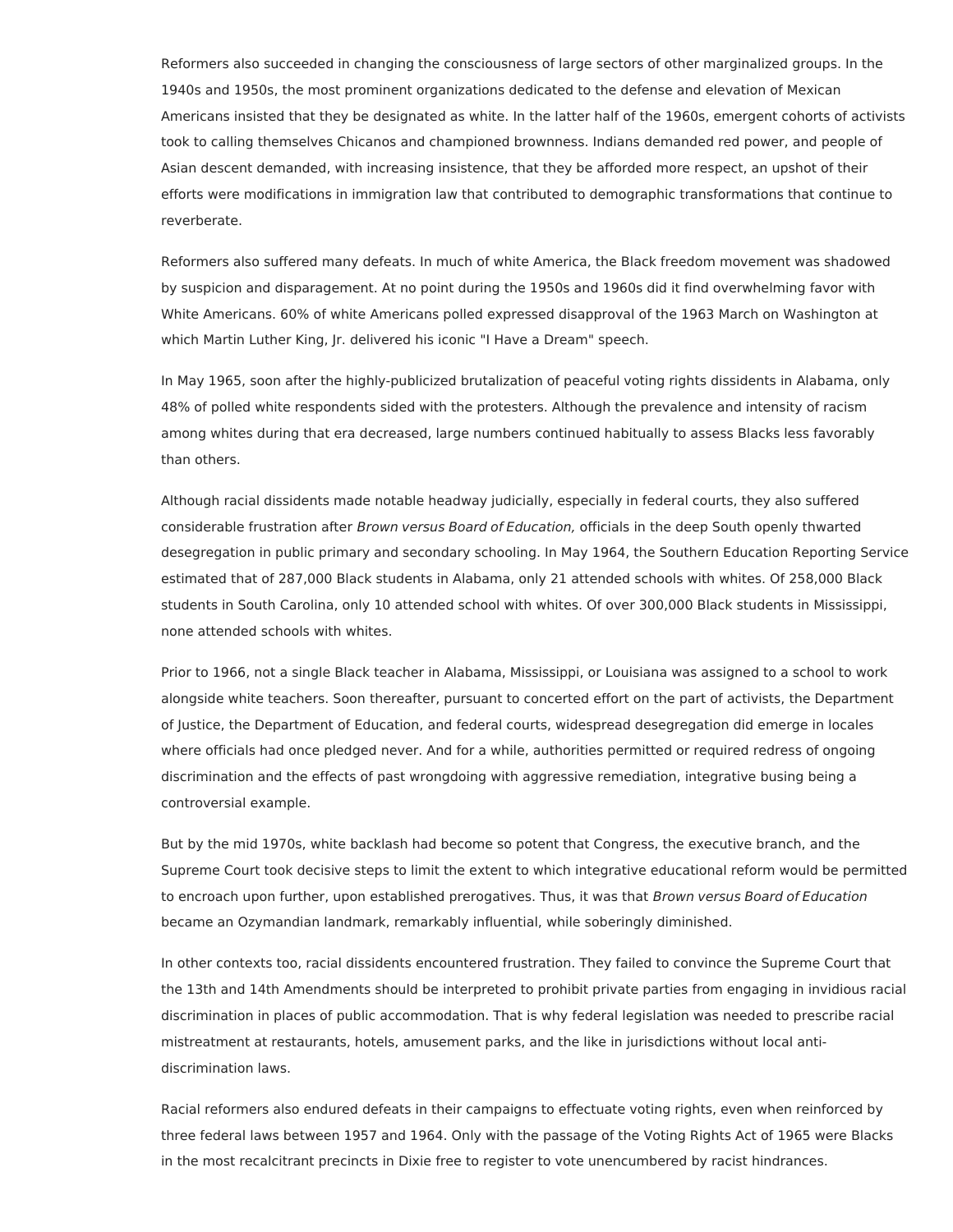Moreover, while the Voting Rights Act succeeded dramatically in clearing a way for individual Blacks to register and vote, the legislation was far less successful in altering arrangements that accentuated the power of the white majority and debilitated the capacity of Blacks to exercise power commensurate with their share of the voting population. The Voting Rights Act increased individual participation in electoral politics. In terms, however, of shifting the distribution of power between racial groups, the upshot of the Voting Rights Act was considerably more modest.

Racial dissidents were often unable to prevent Black communities from being mangled by racially discriminatory highway construction or redevelopment projects. The Justices of the United States Supreme Court, along with many other officials complacently ratified governmental conduct that either purposefully or indifferently destroyed scores of Black communities in the service of programs that redistributed resources to favored sectors of the population, typically, affluent whites.

Reformers also largely failed to prevent the ongoing construction of Black ghettos pursuant to, among other policies, racially discriminatory citing decisions for public housing. The record of racial reform in the administration of criminal law was decidedly mixed. Previously noted were efforts to regulate police more closely, initiatives largely motivated by fears of racism in the implementation of criminal law.

In the mid-1960s, however, the Warren court rejected pleas from racial reformers in two cases that cast long shadows over the intersection of race relations and law enforcement. In 1965, in Swain versus Alabama, the court declined to subject peremptory challenges in jury selection to conventional anti-discrimination norms, thereby, authorizing prosecutors to select all white juries at will.

Two years later, in Terry versus Ohio, the court gave police constitutional blessing to stop and frisk individuals on less than probable cause, a choice that the NAACP legal Defense Fund warned against, presciently foreseeing that loosened constraints on police would redound with special force to the detriment of Black suspects.

The ambiguity of the record regarding race relations law also obtained with respect to the law of civil liberties. Although ramparts protecting political dissent were strengthened in some ways during the era of the second Reconstruction, subversion of civil liberties during that period have never been adequately acknowledged and rectified. The Federal Bureau of Investigation bugged, harassed, and threatened leading dissidents, infiltrated groups absent legitimate justification, and spread discord for the purpose of destroying organizations that J. Edgar Hoover deemed to be ideologically obnoxious.

The FBI did this with the complicity of presidents Kennedy, Johnson, and Nixon and pursued its nefarious missions with virtual impunity. Local and State law enforcement authorities also encroached upon civil liberties. Sometimes they did so through harassment and assaults, and sometimes they did so through half-hearted investigations and prosecutions of racist attacks.

Such crimes claimed among others-- Medgar Evers, Viola Liuzzo, James Reeb, and Vernon Dahmer. Not only were they killed by violent bigots, their families and supporters were forced to watch perpetrators succeed in delaying or avoiding appropriate punishments. Some wounds from which dissident suffered were self-inflicted. Trust was misplaced in the hands of people who turned out to be government informants. Prominent reformers made their movements vulnerable to blackmail on account of personal misconduct.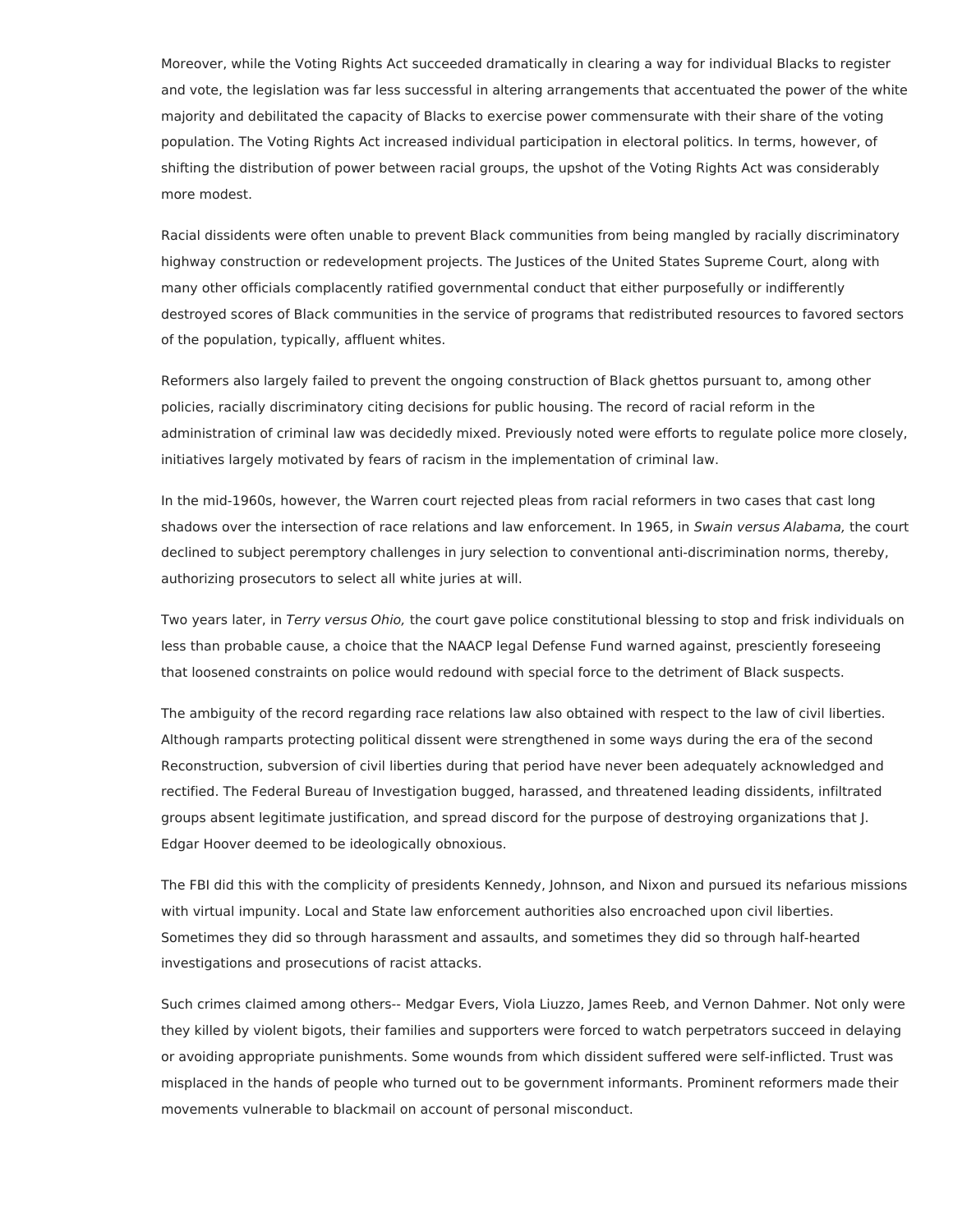Reverend King's marital infidelity, for example, gave leverage to J. Edgar Hoover's incessant efforts to hurt the Black freedom movement. The Black Panther Party allowed itself to be undermined by criminality within its ranks. Internecine conflict ravaged groups that were putatively devoted to Black solidarity. Seduced by the allure of television, newspaper headlines, and adoring followers, some dissidents cultivated personal celebrity at the expense of organizational goals. The adoption of off-putting rhetoric and comportment limited the appeal of dissidents who succumbed to self-indulgence, telegraphed in the title of screeds such as Huey Newton's revolutionary suicide in Julius Lester's, Look Out, Whitey! Black Power's Gon' Get Your Mama.

In the NAACP, the Southern Christian Leadership Conference and other organizations, sexism diminished the contributions of women. Remarkable activists, such as Ella Baker and Daisy Bates assisted the movement despite patriarchal restrictions. But they and others like them could have contributed even more had they not been burdened by sexism.

Dissidents also succumb to self-destructiveness, with intermittent outbursts of anti-white resentments. The expulsion of whites from the Student Nonviolent Coordinating Committee and the Congress of Racial Equality, for example, were missteps that contributed significantly to the downfall of both organizations. Protesters tried occasionally to form coalitions of racially marginalized peoples in campaigns for social justice. In a few instances, African Americans, Latino Americans, Native Americans, and Asian Americans succeeded in acting cooperatively.

To a large extent though, they failed, stymied by widely divergent group positions and needs and the everpresent pulls of selfishness and prejudice. The record then of the mid-20th century crusade against racial oppression is mixed. Weeks after the passage of the Civil Rights Act of 1964, rioting in Harlem for six days, an explosion sparked by resentment against police brutality and fueled by a combustible mix of racial discrimination and social deprivation really showed the limits of the reforms that had been mobilized in this period.

The next year, similar ingredients fuel disturbances that engulfed Watts California after passage of the Voting Rights Act. Rioting there led to 34 deaths, hundreds of injuries, around 4,000 arrests, and some \$35 million in property damage. The next several years witnessed the recurrence of long, hot summers in which riots, rebellions, and uprisings inspired firebrands, embarrassed proponents of non-violent activism, chastened liberals, alienated moderates, animated reactionaries, and fed resentment in so-called middle America that conservatives effectively reaped for decades.

A presidential commission reported early in 1968 that America was increasingly moving toward two societies, one Black, one white, separate and unequal. The extent to which this was so surely qualifies the degree to which it can rightly be said that the Civil Rights movement succeeded.

The most dramatic failure on the part of racial dissidents was their inability to transform the political environment such that adversaries of racial reform were rendered unable to retain or attain significant influence. Strom Thurmond, Richard Russell, Sam Ervin, James O. Eastland, and other leading segregationist politicians held onto their electoral posts despite the second Reconstruction. George Wallace's blatant racism in Alabama did not prevent him from becoming an important national figure, and the popularity of Lester Maddox's notorious die hard opposition to the desegregation of public accommodations propelled him to gubernatorial victory in Georgia.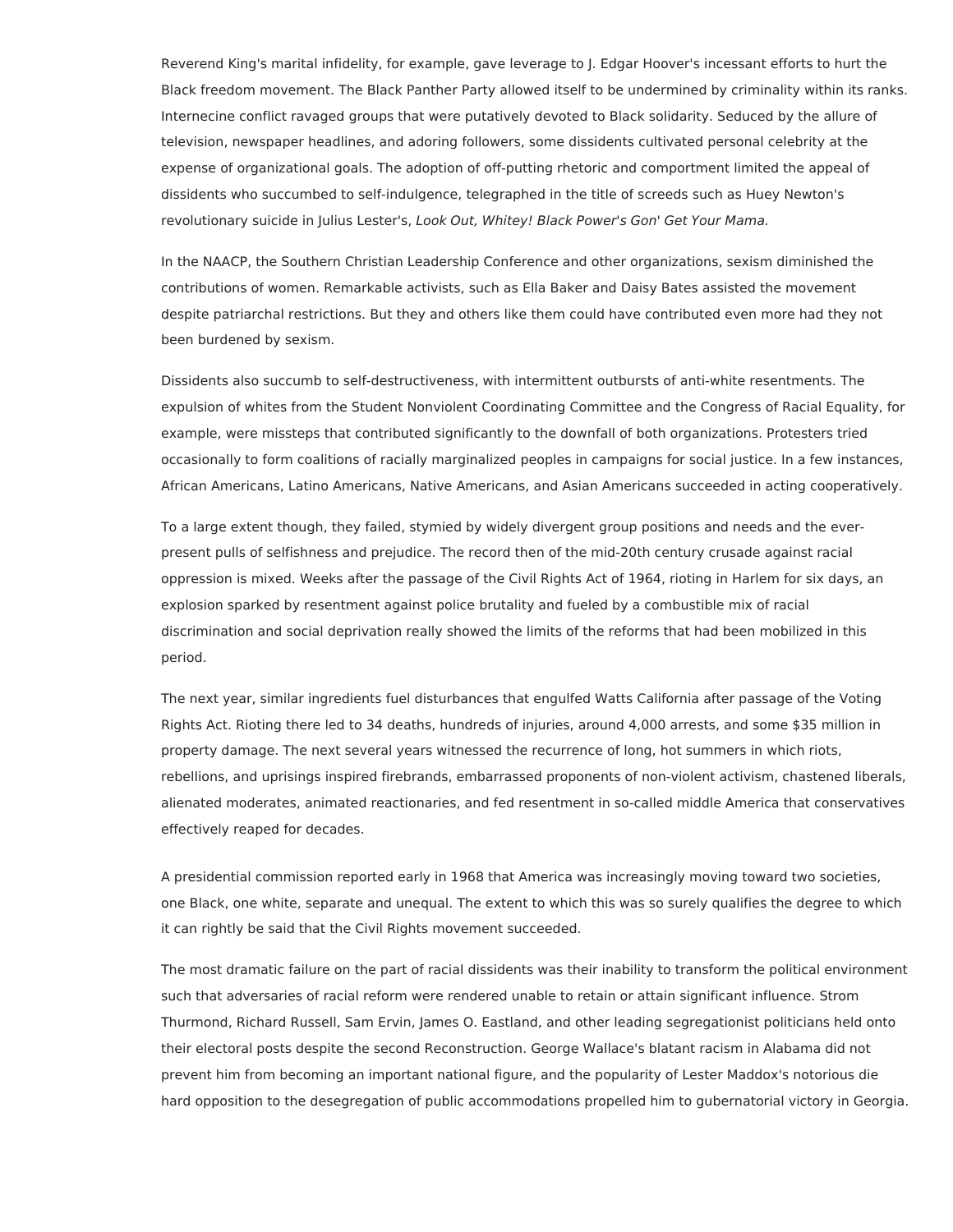Segregationists, moreover, received key support or at least acquiescence from forces beyond their most devoted followers. William Harold Cox became predictably an obstructionist, segregationist federal judge. He was the first person appointed to the federal bench by President John F. Kennedy.

JP Coleman was the governor of Mississippi who oversaw the foundering of the Mississippi Sovereignty Commission, an agency expressly dedicated to the protection of white supremacy. He was nominated to the Fifth Circuit Court of Appeals by President Lyndon Johnson. Opposing his confirmation, Mrs. Victoria Gray complained that "Throughout Mr. Coleman's long career, he has held virtually every type of office in the State of Mississippi, all of which have been won only over the rights and often the bodies of Negro citizens of that State." Coleman however, was confirmed and eventually became the Fifth Circuit's chief judge.

As a politically active attorney in Arizona, Williams H. Rehnquist vocally opposed signature racial reforms in the 1950s and 1960s, but without having to show a genuine change of mind and heart, he won elevation to the Supreme Court, becoming eventually the nation's Chief Justice. Rehnquist's career shows that racial reformism did manage to exact some concessions even from recalcitrant foes. Rehnquist grudgingly embraced Brown versus Board of Education rhetorically when it became apparent that doing so might be required for him to obtain senatorial confirmation.

Other foes of the Civil Rights movement also altered their ways, abandoning derogatory language and adopting gestures signifying some accommodation to a new racial dispensation. Strom Thurmond hired Blacks to work in white-collar jobs in his congressional office and sent one of his children to a desegregated public school. But such alterations were often superficial, mere fronts behind which segregationists continued to fight to preserve as much of the old order as possible.

Racial justice dissidents never became sufficiently powerful to marginalize popular political figures, even if they had resisted pivotal advances of the second Reconstruction. Ronald Reagan opposed the Civil Rights Act of 1964 and the Voting Rights Act of 1965, yet that did not prevent him from becoming governor of California and president of the United States.

How should racial reformers be assessed? From some perspectives, their accomplishments were modest, even negligible. Detractors argue that the racial justice movement for all its splendor and sacrifice excavated superficially, leaving the essentials of pigmentocracy intact. Some even maintained that reformist triumphs entrenched racism by facilitating a narrative that attributed the continuation of poor social conditions to the faults of complainants, rather than the legacies of unrectified past and ongoing wrongs.

Viewed, however, from the perspective of demands made by leading dissidents between say, 1940 and 1960, the attainments of the second Reconstruction are impressive. In 1944, a spectrum of leading Black thinkers produced an anthology under the editorial direction of Rayford Logan titled What the Negro Wants. Contributors included WEB Du Bois, A. Philip Randolph, Roy Wilkins, and Mary MacLeod Bethune. Published by the University of North Carolina Press, the project came near to being scuttled by white Southern liberals who were alarmed by the contributors' uniform demand that segregation be abolished.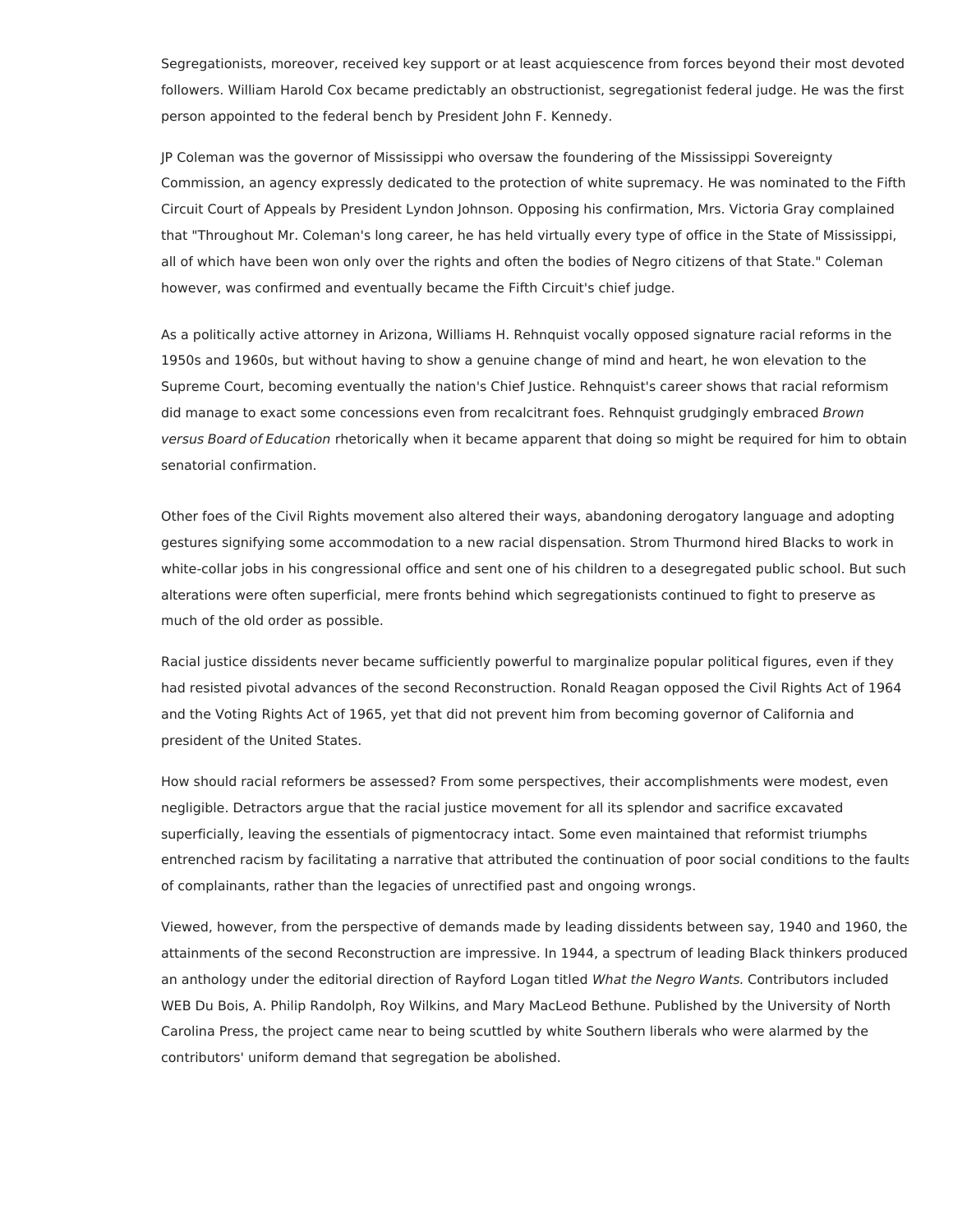By 1970, every legal reform demanded in what the Negro wants had come to pass. A similar trajectory marks the history of proposals made to secure these rights. The report by President Truman's Committee on Civil Rights, the PCCR, which recommended a long list of anti-discrimination measures backed most strikingly by a plea for the elimination of segregation from American life.

It urged among other things, establishing a permanent Commission on Civil Rights, legislation to protect the rights of qualified persons to vote, modifying naturalization laws to permit the granting of citizenship without regard to race, ending racial discrimination in the armed forces, conditioning all federal assistance to public or private agencies on assurance of non-discrimination, and prohibiting racial discrimination in employment, restrictive housing covenants, transportation, and places of public accommodation. Although a few recommendations by the PCCR had yet to become law by the end of the second Reconstruction, activists succeeded overall in establishing reforms that exceeded what the PCCR had envisioned.

Even when one stretches, however, to confer appropriate recognition upon the achievements of the second Reconstruction, realities ought to temper triumphalism. In an illuminating article about the NAACP as a reform movement, historians August Meier and John H. Bracey, Jr. argued that the judicial and legislative victories of the 1950s and 1960s brought to a conclusion the struggle to achieve the original goals enunciated by the NAACP in 19009.

But the NAACP charter notes an aspiration to eradicate race prejudice among the citizens of the United States and to secure for African Americans complete equality before the law. That ambition had not been attained by 1970 and remains an elusive, likely distant aspiration today.

Still, the mid 20th century struggle against racial wrongs was an inspiring episode. It's champions have been emulated, and its tactics imitated. It provided schooling to dissidents who subsequently contributed to the free speech movement, opposition to the Vietnam War, the nuclear weapons disarmament movement, the women's liberation movement, anti-poverty campaigns, and LGBTQ emancipation. It provided a text, "Letter from Birmingham Jail," that has become a canonical justification for conscientious lawbreaking. It provided an anthem, "We Shall Overcome," that has become part of the universal soundtrack of protest. It prompted speeches that are among the most inspiring examples of oratory in America's history.

The dissidents whose handiwork this book will chronicle usually sought worthy ends, typically fought with high intelligence, generally demonstrated laudable ethics, and often succeeded in producing important beneficent, generative change. Their achievements were partial to be sure and subject to erosion, but world history discloses few, if any, analogs in which ostracized minorities and their allies were able absent massive bloodletting to institute reforms comparable to those of the second Reconstruction.

Given the sacrifices made on behalf of those efforts, the limitations of what they produced are anguishing to behold. But if there is one lesson above all that I want my book to impart, it is that improving society, even a little bit, is extraordinarily difficult.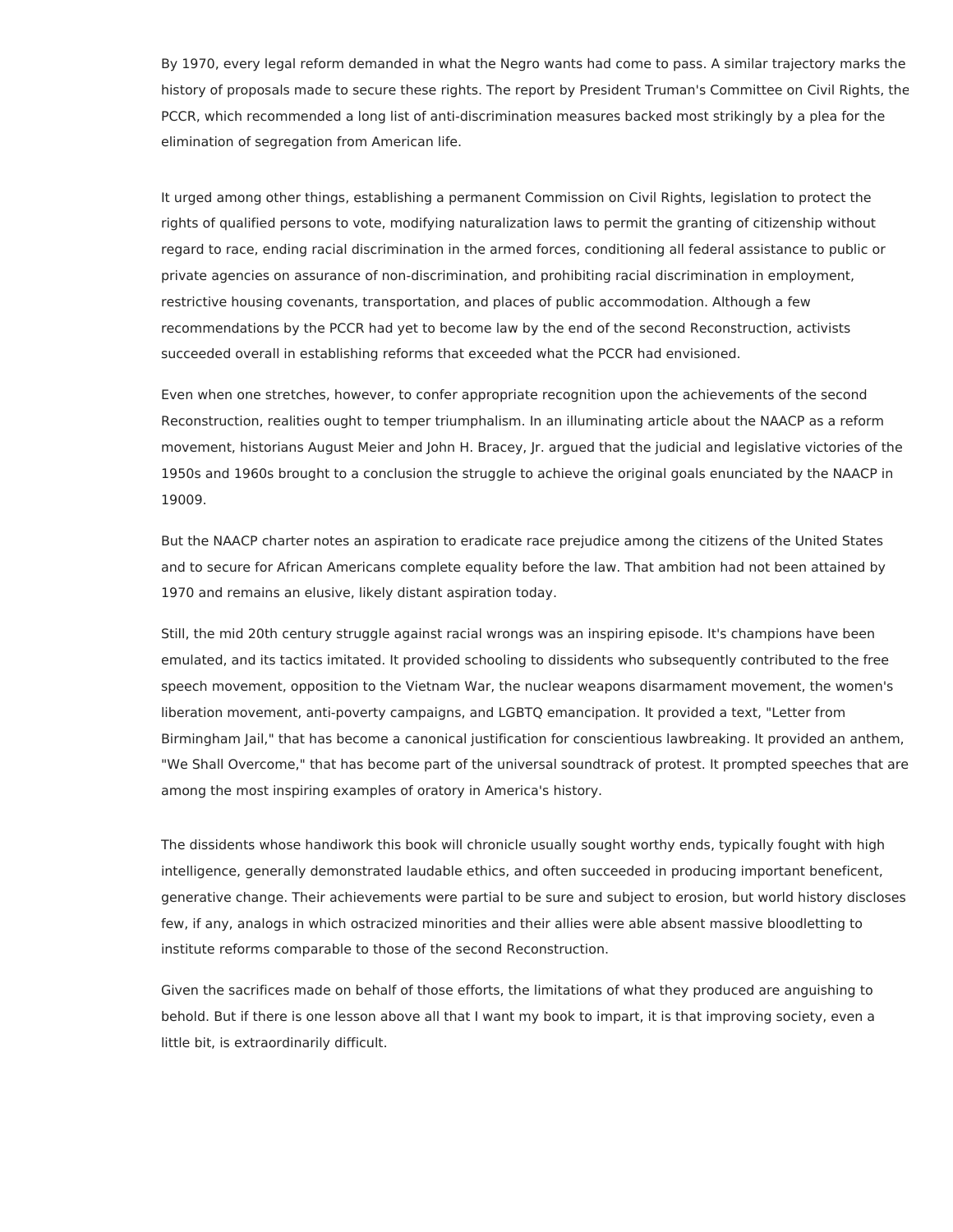There are methodological, ideological, and personal features of this book that might be useful for readers to consider. I invest a lot of space detailing and arguing with reasons given by decision makers for the conclusions they reach and the actions they take. This attentiveness to rationales will be most manifest in my handling of judicial opinions. I wrestle with the reasoning of judges, not because I think that the reasoning they offer describes their decision making. Judges are often unaware of their motivations or knowingly or unknowingly camouflage their purposes beneath boilerplate rhetoric that has been designed over time to obfuscate, misdirect, and anesthetize.

It is important though for readers to be familiar with judicial vocabulary and logics. Even when used disingenuously, those trappings offer revealing clues and sometimes exert significant pressure on their authors insofar as they wish to be seen as custodians of aspirations they have voiced. Frequently journalists, historians, sociologists, and other commentators declined to venture into the innards of judicial opinions because they feel inhibited by an absence of specialized legal knowledge. I hope to demystify judicial opinion making.

I have strong beliefs about the ideas, events, and personalities featured in the pages of this book. I applaud the decedents who challenged racism, disapproved of the many who languished in indifference, and condemned those who fought to preserve white supremacism. At the same time, I try to present fairly the self-understandings of those I deplore.

Defenders of racial hierarchy did not perceive themselves to be in favor of evil. They believed in the rightness of what they fought and did. To understand why they fought so hard, one must comprehend their perspective.

Previously, I said that I admire the decedents who challenged white supremacism. I do. And I am also thankful for their sacrifices. It is important to acknowledge though that neither victimization by bigotry nor resistance to it immunizes anyone from vises and foibles. Hence, I note without inhibition Martin Luther King Jr.'s obvious lying when he was charged criminally with leading an allegedly illegal boycott in the struggle against segregated buses in Montgomery.

Slip ups by conscientious civil rights attorneys, the racism of certain Black separatists, the vapidity of much Black Power posturing, and the undisciplined destructiveness of rioters often misportrayed nowadays as having engaged in rebellions and uprisings. I particularly stress two layers of difficulty that dissidents faced. One involved abandoning or confronting relatives, friends, and neighbors who thought it best to conciliate the old regime.

It took courage to risk jailing to protest against racial wrongs. It took a different even more remarkable bravery for dissidents to reject the advice or commands of people who viewed themselves as acting in the best interest of the protesters. When students engaged in sit ins and the like, they were often excruciatingly aware of defying mothers and fathers who had spent a lifetime sacrificing on behalf of their children.

A second difficulty was tedious repetition. From Hollywood films, to law school text, protesters are frequently portrayed as facing an issue, winning a victory, and then quickly moving on to new territory to conquer. Actually though, protesters confronted the same issues repeatedly, prevailing only to face the necessity of having to prevail again and again and again. Reformers were condemned to a sort of tedious trench warfare.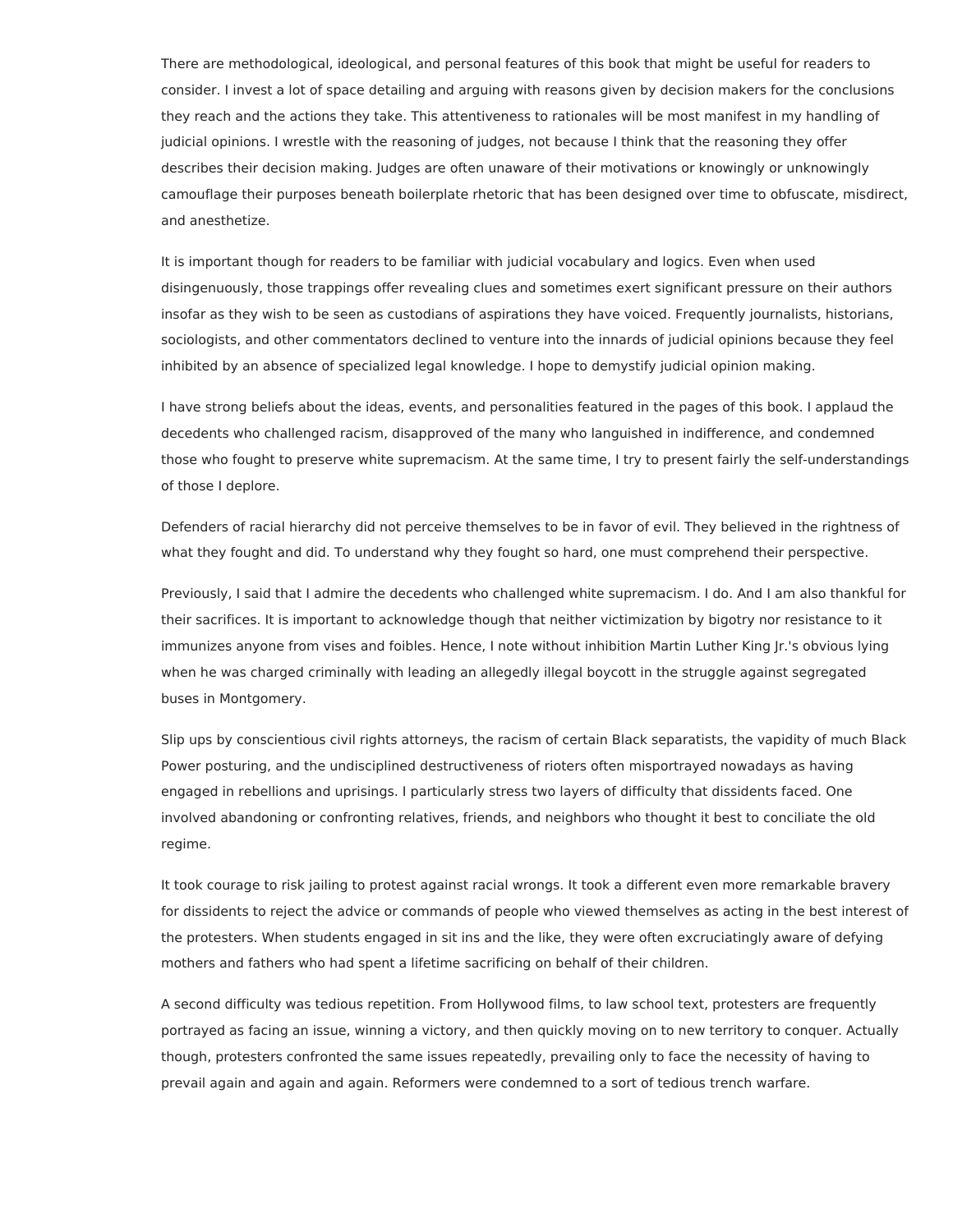Lawyers played critical roles in these battles. Professor Harry Calvin, Jr. once quipped that the second Reconstruction was the first revolution in history conducted, so to speak, on advice of counsel. The defenders of the old regime also employed attorneys. A few of them were quite distinguished. John W. Davis, the attorney who represented South Carolina in Brown versus Board of Education, was recognized by his adversaries as one of the country's ablest advocates.

Notable too was the small cadre of attorneys who attracted notoriety representing white supremacists charged with committing terroristic murders. Matthew Hobson Murphy, Jr. who represented defendants who murdered Viola Liuzzo, styled himself a Ku Klux Klan attorney, dubbing himself the Imperial Clown-cel, Murphy sometimes donned Klan regalia in court. The lawyers who serviced racial reaction, however, came to be typically overshadowed by those who represented racial dissonance.

Thurgood Marshall, Mr. Civil Rights, the first Black Supreme Court justice, became the subject of plays and films. Robert L. Carter, Constance Baker Motley, and Spottswood Robinson became esteemed federal judges. Lawyers at the NAACP Legal Defense Fund, under the leadership of Jack Greenberg, became a core of legendary litigators widely admired for their skilled creative and effective appellate advocacy.

These specialists were dependent upon local counsel who initiated or defended cases before judges and juries that were often openly hostile. Local counsel typically handled civil rights work alongside conventional law practice. Many were Black attorneys who operated on the margins of bars that only grudgingly tolerated them.

The Civil Rights case law that emerged during the second Reconstruction owes much to the perseverance of Oliver Hill of Virginia, Julius Chambers of North Carolina, Matthew Perry of South Carolina, Donald Hollowell of Georgia, Grattan Graves of Florida, Fred Gray of Alabama, Wiley Brannan of Arkansas, Z. Alexander Looby of Tennessee, AP Tureaud of Louisiana, and Jack Young, Carsey Hall, and R. Just Brown of Mississippi.

A small but dedicated band of white lawyers also contributed. Laughlin McDonald of Winnsboro, South Carolina said that observing firsthand the pernicious effects of racial discrimination in all areas of life made him a civil rights lawyer. But that explanation, of course, is incomplete. Many white lawyers observe the pernicious effects of racial discrimination at firsthand, but nonetheless, avoided entanglement in civil rights cases that might alienate prospective clients, influential judges, and important politicians, people whose assistance typically helped to build careers.

What prompted the few to swim against the tide is a mixture of circumstances shrouded ultimately in mystery. Plane though is the valuable case law generated by litigation that was shepherded by the likes of Chuck Morgan, Armand Derfner, and Richard Sobel, lawyers whom fellow jurists despised as race traitors. Yet another distinct corps of lawyers were leftists, whose main organizational platform was the National Lawyers Guild.

Unlike the American Bar Association, which long excluded Black attorneys, the National Lawyers Guild always featured a multiracial membership. Black civil rights advocates who were members of the National Lawyers Guild included Charles Hamilton Houston, Williams Hasty, Louis Redding, and Thurgood Marshall, though several dropped the organization when it declined to rid itself of communists in contrast to the ACLU and the NAACP and when State and federal authorities intensified efforts to ostracize individuals deemed to be red were even merely pink.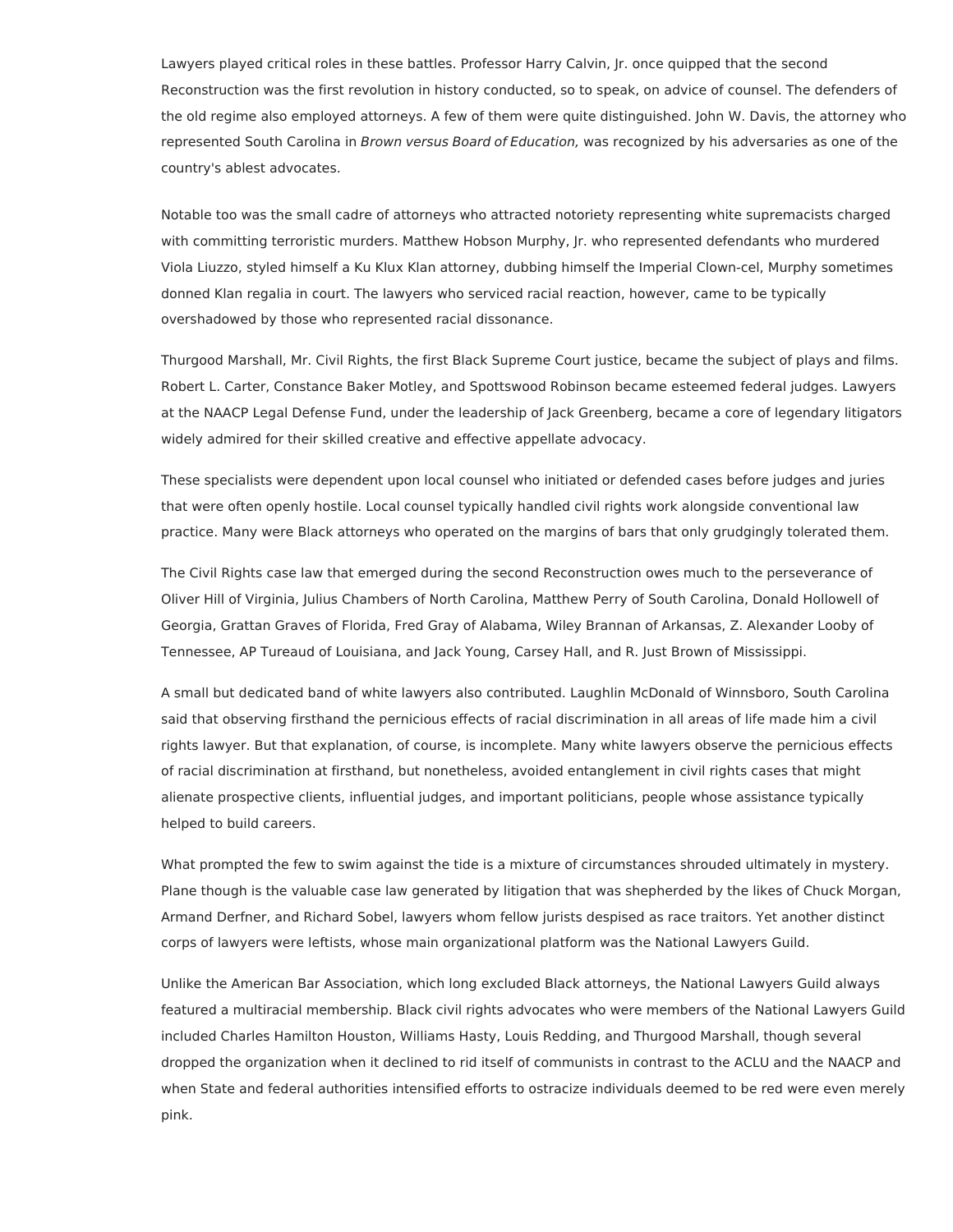During the 1960s, a lingering alienation distanced influential liberals from the National Lawyers Guild. The NAACP Legal Defense Fund, for example, declined to collaborate with the National Lawyers Guild. That should not detract, however, from the fact that the National Lawyers Guild and other left-wing lawyers did important work on behalf of the Black freedom movement. With that in mind, I try to give due credit to Leonard Boudin, Morton Stavis, Thomas Emerson, and other left-wing lawyers who made significant contributions.

Contrary to some, I argue that courts played a central role in advancing progressive racial change during the second Reconstruction. On the day before the announcement of Brown versus Board of Education, federal constitutional laws interpreted by the Supreme Court permitted officials to separate pupils by race purposefully in public, primary, and secondary schools. By the day after Brown was announced, things had changed dramatically because officials no longer had lawful or authorization to separate pupils according to race.

In some places, segregation continued for a long time, but now, officials who had previously effectuated segregation with confident openness were shoved under a pall of illegitimacy and forced to resort to subterfuge and evasion. The Supreme Court deprives separate but equal of legal rightness, a blow from which segregation has never recovered.

My view of the second Reconstruction, however, is hardly sunny. One reason is sharp and attentiveness to the deficiencies of achievements, and it stemmed from compromise. It is commonplace, for example, to read the Title VII of the 1964 Civil Rights Act prohibited racial discrimination in employment. That description is way overbroad. Title VII initially covered private employers with 25 or more employees, a limitation extracted by Illinois Senator Everett Dirksen, whose support for the legislation was essential.

The number of workers excluded from coverage by that limitation ranged from 17 million to 18 million people. Title VII did not take effect at all until a year after it was signed into law. It unfurled with all deliberate speed. During the first year after Title VII took effect, it applied only to employers with 100 or more workers. It applied to employers with 75 or more workers during the second year and 50 or more workers during the third.

Title VII did not become completely effective, therefore, until July 2, 1968. Close readings of celebrated racial reforms of the period reveal other instances of highly consequential small print that diminished the reach of legislation and case law that is often over praised.

A second probably more impactful basis for the anti-triumphalism that has overtaken my interpretation of the second Reconstruction is the profoundly disturbing recent degradation of the American sociopolitical, legal environment. The authoritarianism, deceitfulness, and brutality that has long characterized racial mistreatment has seeped into national affairs more generally, causing profound damage in new ways.

I continue to affiliate myself with optimists who answered in the affirmative to the question, shall we overcome? But I do so now with a heightened sense of trepidation. Fundamental issues that had seemed to be settled, for instance, the political virtue of facilitating voting, are actually unsettled, throwing into question with new urgency the meaning of the second Reconstruction.